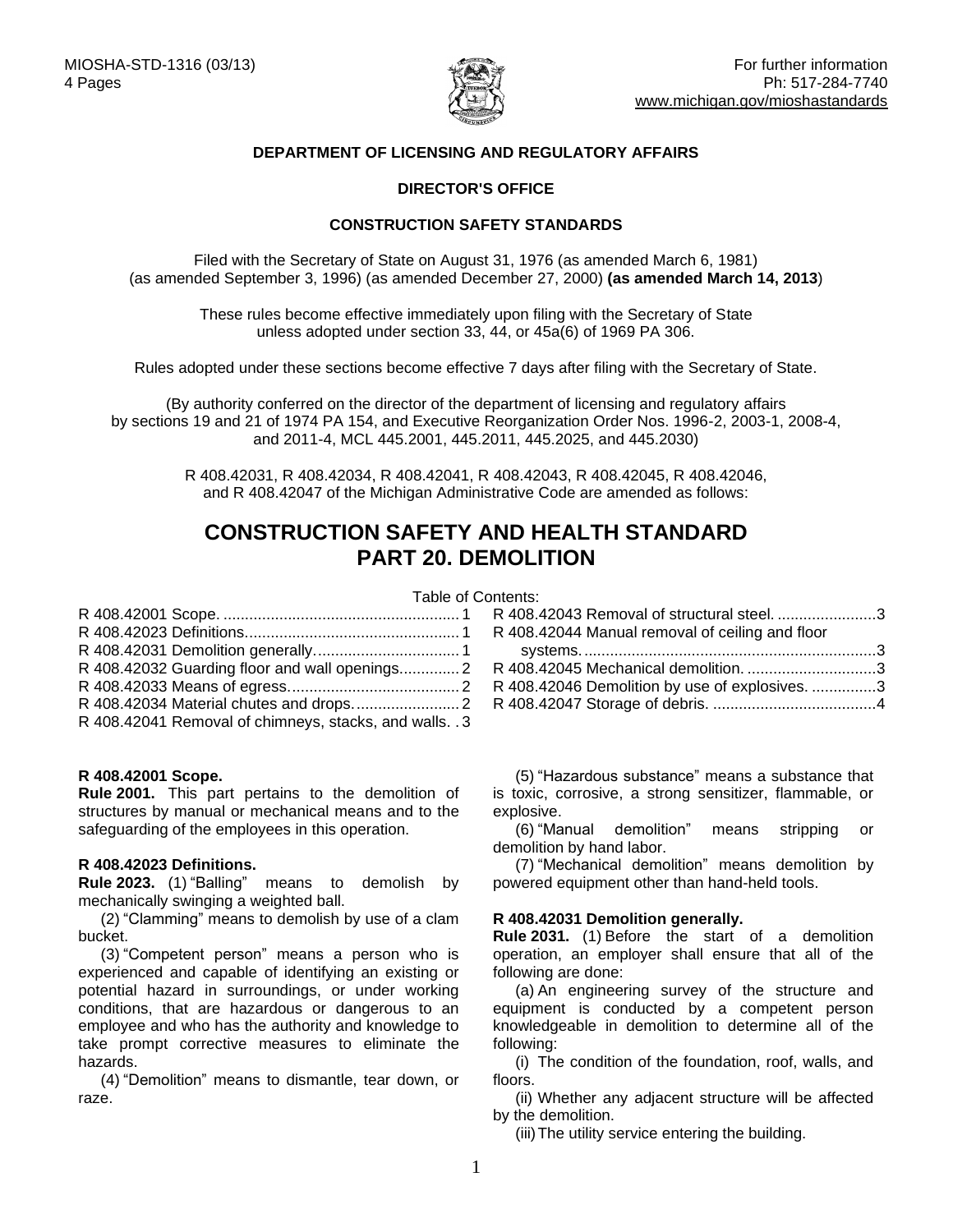(iv)Any other conditions and equipment affecting the safety of an employee.

(b) An employer shall ensure that there is a written report of the survey at the field office until the completion of the job. The report shall include information such as the name of the person conducting the survey, date of the survey, and hazardous substances and dangerous conditions found and their location.

In an emergency situation, a survey is not required. If a field office does not exist at the demolition site, then an employer shall file the written report of the survey at the employer's main office.

(c) An employer shall inform utility companies of the planned demolition. An employer shall ensure that utility services are shut off, capped, or otherwise protected from damage, except as specified in subrule (2) of this rule.

(d) An employer shall ensure that glazed sash and doors and other glass that might cause an injury shall be protected or removed before demolition starts.

(2) If an employee is required to work in a structure that has been damaged by fire, flood, or explosion, then an employer shall ensure that the affected walls and floors are shored or braced before manual demolition starts.

(3) If an area or item, such as a pipe, tank, or bin, is known or suspected to contain a hazardous substance, then an employer shall ensure that testing is performed and the hazard eliminated before demolition is permitted to begin.

(4) An employer shall ensure that manual demolition of structural components starts at the top of the structure and proceeds downward so that each level is completely dropped before the next lower wall and floor is dropped, except that if a connection portion is a different level, then that portion may be removed first. This requirement does not prohibit the cutting of a floor for the removal of materials if the requirements of R 408.42044 are complied with.

(5) An employer shall ensure that an employee shall not be exposed to weather conditions during demolition work if weather conditions constitute a hazard.

(6) During manual demolition of a structure of skeleton steel construction, the steel framing may be left in place, but an employer shall ensure that all structural supports are cleared of loose material as the demolition proceeds downward.

(7) An employer shall ensure that an employee is not permitted to work on a floor below a floor opening when demolition is conducted on the upper level, unless the employee is protected by a solid barricade not less than 42 inches high and located not less than 6 feet back from the projected edge of the opening above.

(8) During demolition, an employer or his or her designated representative shall make daily inspections to detect hazards and unsafe conditions. An employer shall ensure that an employee is not permitted to work where hazards exist until the hazards are corrected by shoring, bracing, or other effective means.

## <span id="page-1-0"></span>**R 408.42032 Guarding floor and wall openings.**

**Rule 2032.** The provisions of Part 45. Fall Protection, being R 408.44501 et seq. of the Michigan Administrative Code, shall be complied with for all portions of the structure where there is employee exposure to the conditions covered by that part.

#### <span id="page-1-1"></span>**R 408.42033 Means of egress.**

**Rule 2033.** (1) When an employee is required to be inside a structure being demolished, only a means of egress designated by the employer shall be used and maintained. All other means of egress shall be closed off.

(2) The means of egress shall be free of hazards. During manual demolition, the means of egress shall be supplied with an illumination intensity of not less than 10 candlepower.

(3) A means of egress shall be guarded to protect an employee from falling material.

(4) An employee entrance to a multistory structure to be demolished shall be protected by a roof canopy for a distance of not less than 8 feet from the structure. The canopy shall be not less than 1 foot wider on each side than the entrance and shall be capable of sustaining a load of 150 pounds per square foot.

#### <span id="page-1-2"></span>**R 408.42034 Material chutes and drops.**

**Rule 2034.** (1) The area onto and through which material is to be dropped shall be completely enclosed with barricades not less than 42 inches high and not less than 6 feet back from the opening and the area receiving the material. Signs warning of the hazard of falling materials shall be posted on the barricades at each level containing the barricades.

(2) Where material is dropped through more than 1 level, the opening shall be enclosed between the upper and lower levels, an enclosed chute shall be provided, or the intermediate levels shall be barricaded as prescribed in subrule (1) of this rule. If the drop is more than 40 feet inside the building, only an enclosed opening or chute shall be used. The chute or enclosure shall extend through the ceiling of the receiving level.

(3) A material chute shall be constructed to withstand any impact load imposed on it without failure.

(4) A material chute, or section thereof, at an angle of more than 45 degrees from the horizontal shall be entirely enclosed, except for an opening equipped with a closure at or about each floor level for insertion of materials. The opening shall not be more than 48 inches in height measured along the wall of the chute. At all stories below the top floor, the openings shall be kept closed when not in use. The chute shall fit the floor or wall opening or the open space shall be closed.

(5) Where material is dumped from mechanical equipment or a wheelbarrow, a toeboard or bumper not less than 4 inches thick by 6 inches high nominal size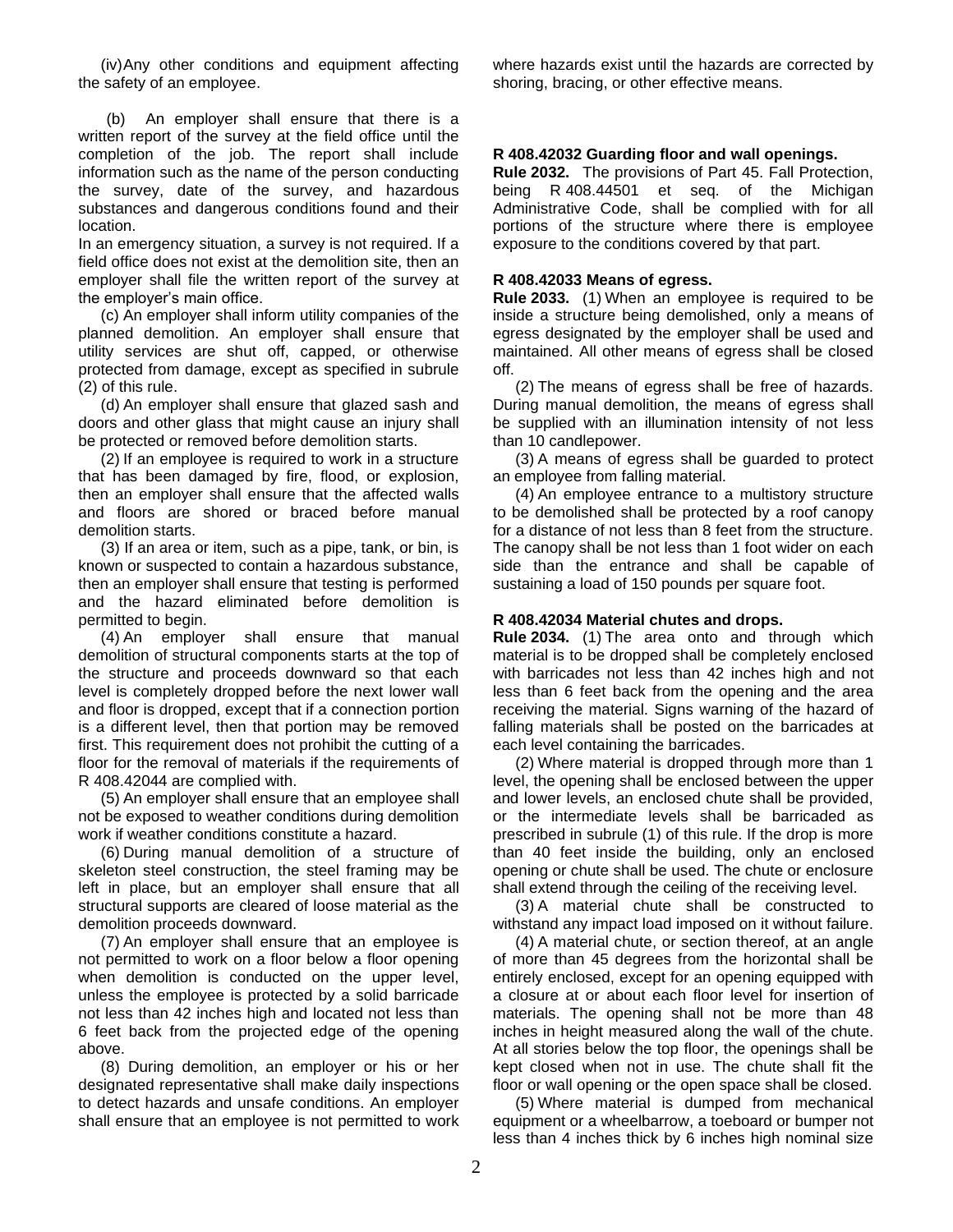secured to the floor shall be provided at each material chute opening.

#### <span id="page-2-0"></span>**R 408.42041 Removal of chimneys, stacks, and walls.**

**Rule 2041.** (1) During manual demolition, a wall or ceiling shall not be permitted to fall on a floor of a building unless the floor is capable of sustaining the impact.

(2) A chimney, stack, or wall shall not be permitted to stand alone without lateral bracing unless it can withstand the force of the wind and other uncontrolled forces. A chimney, stack, or wall shall be left in a stable condition at the end of each shift.

(3) During manual demolition, a wall serving as a retaining wall to support earth shall not be demolished until the load against the wall has been removed.

(4) A wall serving as a retaining wall for debris shall be capable of supporting the imposed load.

(5) A wall serving as a bearing wall for an adjoining structure shall not be demolished until the adjoining structure has been underpinned.

(6) Safety access to and from the top of the chimney or stack shall be provided during manual demolition.

#### <span id="page-2-1"></span>**R 408.42043 Removal of structural steel.**

**Rule 2043.** (1) During manual demolition, structural steel shall be removed column length by column length and tier by tier without overstressing any member.

(2) Structural steel members shall be lowered from an upper level by mechanical means.

#### <span id="page-2-2"></span>**R 408.42044 Manual removal of ceiling and floor systems.**

**Rule 2044.** (1) A floor upon or above which an employee is working and which will be weakened by manual demolition shall be shored to support the intended load.

(2) An opening that is cut into a floor for disposal of materials shall not be more than 25% of the total floor area, unless the lateral supports of the removed flooring remain in place.

(3) An opening that is cut into a floor shall extend the full span of the floor between supports.

(4) Before a floor is demolished, debris and other material shall be removed from the area and adjacent areas for a distance of not less than 20 feet.

(5) Before demolishing a floor arch, debris and other material shall be removed from the arch and other adjacent floor area. Planks that are not less than 2 inches by 10 inches in cross section, full size undressed, shall be provided for, and used by, an employee to stand on while breaking down a floor arch between beams. The planks shall be located so as to provide a safe support for the workmen if the arch between the beams collapses. The open space between planks shall not be more than 16 inches.

(6) A safe walkway, not less than 18 inches wide, formed of planks not less than 2 inches thick if wood, or of equivalent strength if metal, shall be provided for, and used by, employees when necessary to enable them to reach any point without walking upon exposed beams.

(7) Planks shall be laid together over solid bearings with the ends overlapping at least 1 foot.

(8) A floor arch to an elevation of not more than 25 feet above grade may be removed to provide storage area for debris, if the removal does not endanger the stability of the structure.

#### <span id="page-2-3"></span>**R 408.42045 Mechanical demolition.**

**Rule 2045.** (1) Mechanical equipment shall not be used on a floor or other working surface unless the floor or surface is capable of supporting the imposed load of the equipment and the anticipated material loads.

(2) Equipment used in mechanical demolition shall comply with both of the following:

(a) Only be operated by a qualified and authorized employee.

(b) Meets the requirements prescribed in the applicable rules of Part 10. Lifting and Digging Equipment, and Part 13. Mobile Equipment, R 408.41001 et seq. and R 408.41301 et seq. of the Michigan Administrative Code.

(3) A floor or wall opening shall have curbs or stop logs, as prescribed in R 408.42034 to prevent mechanical equipment from running over the edge.

(4) Only those employees necessary to the operation of mechanical demolition equipment shall be permitted in the demolition area at any time.

(5) The weight of a demolition ball shall not be more than 50% of the crane's rated load based on the boom length and the maximum angle of operation that the ball will be used, or the weight shall not be more than 25% of the nominal breaking strength of the line and connection by which it is suspended, whichever is the lesser.

(6) The crane boom and load line shall be as short as possible to accomplish the job.

(7) The ball shall be positively connected to the load line with a swivel connector to prevent accidental disconnection and to prevent twisting of the line.

(8) Roof cornices and other ornamental stonework shall be removed before pulling a wall over, except when balling or clamming.

#### <span id="page-2-4"></span>**R 408.42046 Demolition by use of explosives.**

<span id="page-2-5"></span>**Rule 2046.** Explosives handled, transported, stored, and used in demolition shall be as prescribed in General Industry Safety Standard Part 27. Blasting and Use of Explosives, R 408.42701 et seq. of the Michigan Administrative Code.